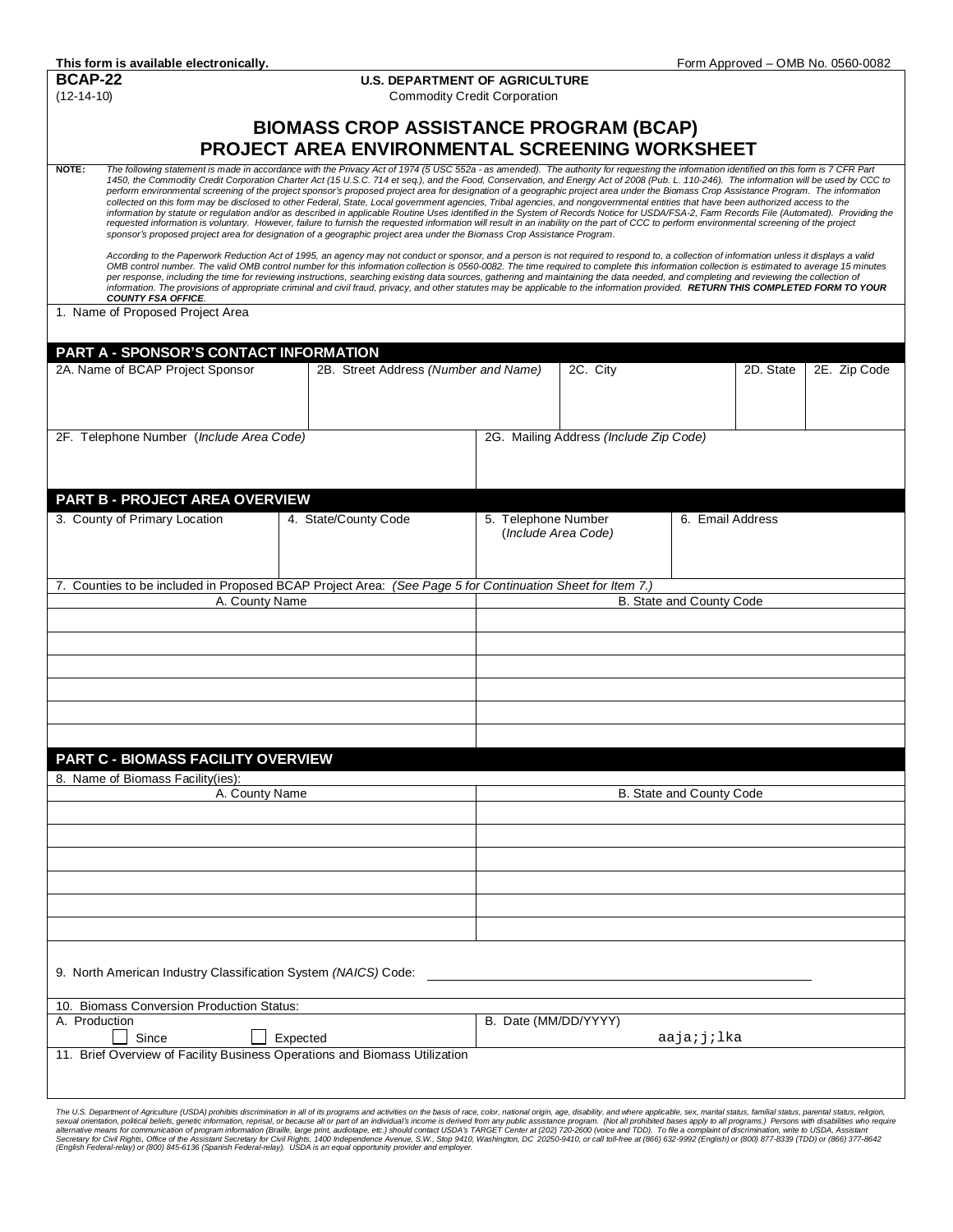| <b>BCAP-22</b> (12-14-10)                                                                                    |                                 |                                  |                                              | Page 2 of 5 |
|--------------------------------------------------------------------------------------------------------------|---------------------------------|----------------------------------|----------------------------------------------|-------------|
| <b>PART D - FACILITY OVERVIEW</b><br>12. Energy\Fuel Produced (Check all that apply):                        |                                 |                                  |                                              |             |
| Biodiesel<br>Butanol, methanol or other alcohols<br>Pellets/Briquettes                                       | Ethanol<br>Electricity<br>Steam |                                  | Bioethanol<br>Syngas<br>Other(s):            |             |
| 13. Biomass Material(s) Used (Check all that apply):                                                         |                                 |                                  |                                              |             |
| Plant species:<br>Α.                                                                                         |                                 |                                  |                                              |             |
| Trees                                                                                                        | Shrubs                          | Forbs                            | Legumes                                      |             |
| Grasses                                                                                                      | Other (non-algae) plants: _____ |                                  |                                              |             |
|                                                                                                              |                                 |                                  |                                              |             |
| Agricultural residues and wastes:<br>В.                                                                      |                                 |                                  |                                              |             |
| Straw                                                                                                        | Hulls                           | Stover                           |                                              |             |
| Cobs                                                                                                         | Nursery inventory waste         |                                  |                                              |             |
| Other:                                                                                                       |                                 |                                  |                                              |             |
| Please check if Title 1 crop residue is used                                                                 |                                 |                                  |                                              |             |
| Forestry and logging materials:<br>C.                                                                        |                                 |                                  |                                              |             |
| Forest thinnings material                                                                                    | Sawdust                         |                                  | Hardwood chips                               |             |
| Softwood chips                                                                                               | Bark                            |                                  | Other wood/tree pieces                       |             |
| Forest slash (branches, tops,<br>and disaster debris)                                                        | Other:                          |                                  |                                              |             |
| D. Other/Factory/Industrial Sources:                                                                         |                                 |                                  |                                              |             |
| Non-edible food processing waste                                                                             |                                 | $ v $ Wood mill waste and scraps |                                              |             |
| Roadway maintenance cuttings                                                                                 |                                 |                                  | Non-edible plant processing waste and scraps |             |
| Nonedible fats, oils and greases derived                                                                     |                                 | Other:                           |                                              |             |
| from eligible plant species                                                                                  |                                 |                                  |                                              |             |
| 14. Types of Potentially Eligible Crops (Enter all that apply ONLY if participating with BCAP Project Area): |                                 |                                  |                                              |             |
|                                                                                                              |                                 |                                  |                                              |             |
| A. Feed Grains (Non-Title I) Please specify eligible crops listed in Project Area Proposal:<br>(1)           | (2)                             |                                  | (3)                                          |             |
|                                                                                                              |                                 |                                  |                                              |             |
| $\overline{(4)}$                                                                                             | (5)                             |                                  | $\overline{(6)}$                             |             |
|                                                                                                              |                                 |                                  |                                              |             |
| $\overline{(7)}$                                                                                             | (8)                             |                                  | $\overline{(9)}$                             |             |
|                                                                                                              |                                 |                                  |                                              |             |
| B. Agricultural Commodities (Non-Feed Grain):<br>(1)                                                         | (2)                             |                                  | (3)                                          |             |
|                                                                                                              |                                 |                                  |                                              |             |
| (4)                                                                                                          | $\overline{(5)}$                |                                  | $\overline{(6)}$                             |             |
|                                                                                                              |                                 |                                  |                                              |             |

(7) (8) (9)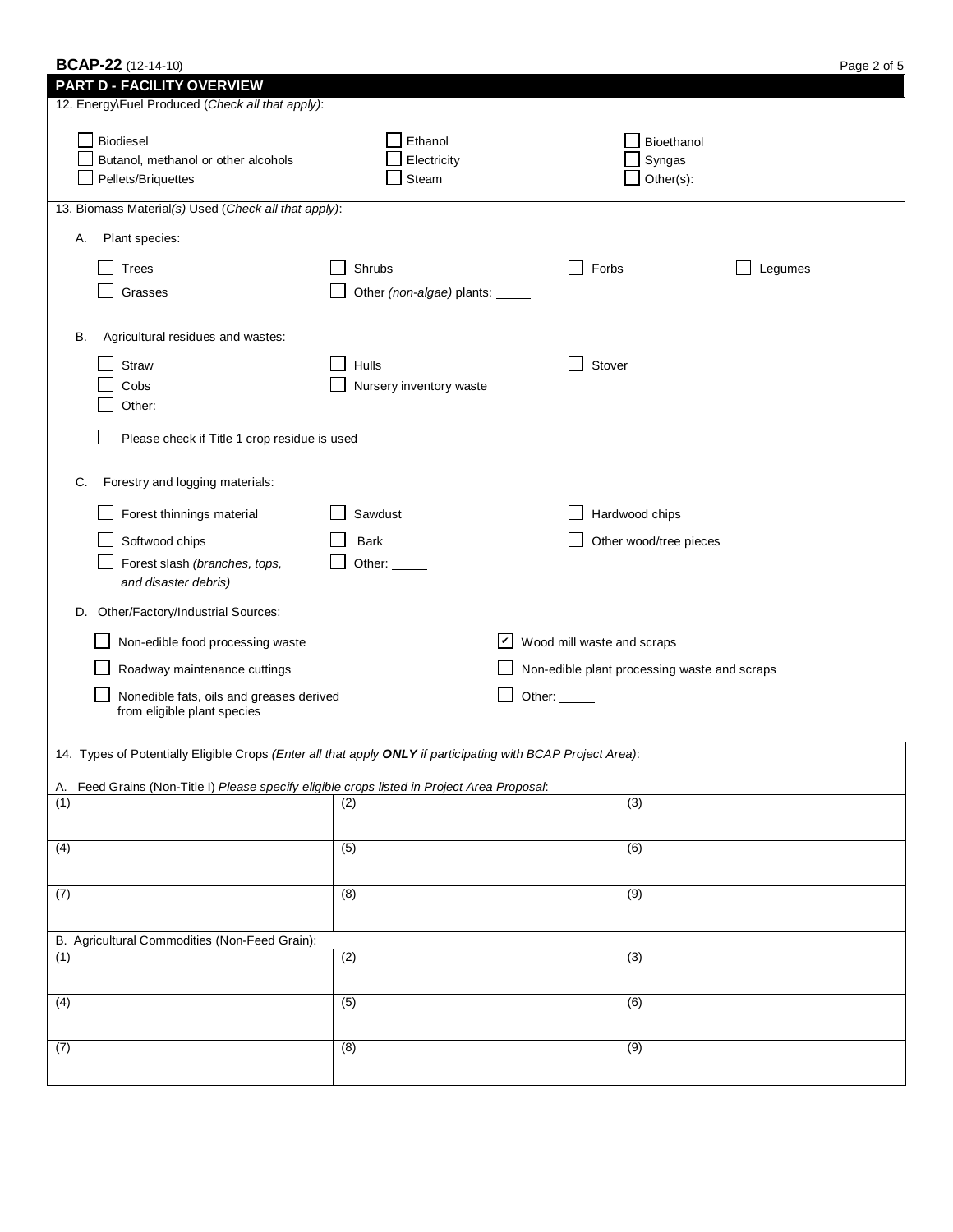| <b>BCAP-22</b> (12-14-10)<br>Page 3 of 5                |                  |                  |  |  |
|---------------------------------------------------------|------------------|------------------|--|--|
| 14. Types of Potentially Eligible Crops (Continuation): |                  |                  |  |  |
| C. Plants and Trees (Non-Agricultural):                 |                  |                  |  |  |
| (1)                                                     | (2)              | (3)              |  |  |
| (4)                                                     | (5)              | $\overline{(6)}$ |  |  |
| (7)                                                     | (8)              | (9)              |  |  |
| D. Algae:                                               |                  |                  |  |  |
| (1)                                                     | (2)              | $\overline{(3)}$ |  |  |
| (4)                                                     | (5)              | (6)              |  |  |
| (7)                                                     | (8)              | (9)              |  |  |
| E. Crop Residue:                                        |                  |                  |  |  |
| (1)                                                     | (2)              | (3)              |  |  |
| (4)                                                     | (5)              | $\overline{(6)}$ |  |  |
| (7)                                                     | (8)              | (9)              |  |  |
| F. Vegetative Waste Material (Non-Crop):                |                  |                  |  |  |
| (1)                                                     | (2)              | (3)              |  |  |
| (4)                                                     | (5)              | $\overline{(6)}$ |  |  |
| (7)                                                     | (8)              | (9)              |  |  |
| G. Animal Waste and Byproducts:                         |                  |                  |  |  |
| (1)                                                     | (2)              | (3)              |  |  |
| (4)                                                     | (5)              | (6)              |  |  |
| (7)                                                     | (8)              | (9)              |  |  |
| H. Food Waste:                                          |                  |                  |  |  |
| (1)                                                     | (2)              | (3)              |  |  |
| (4)                                                     | (5)              | (6)              |  |  |
| (7)                                                     | (8)              | (9)              |  |  |
| I. Yard Waste:                                          |                  |                  |  |  |
| (1)                                                     | $\overline{(2)}$ | $\overline{(3)}$ |  |  |
| (4)                                                     | (5)              | (6)              |  |  |
| (7)                                                     | (8)              | (9)              |  |  |
|                                                         |                  |                  |  |  |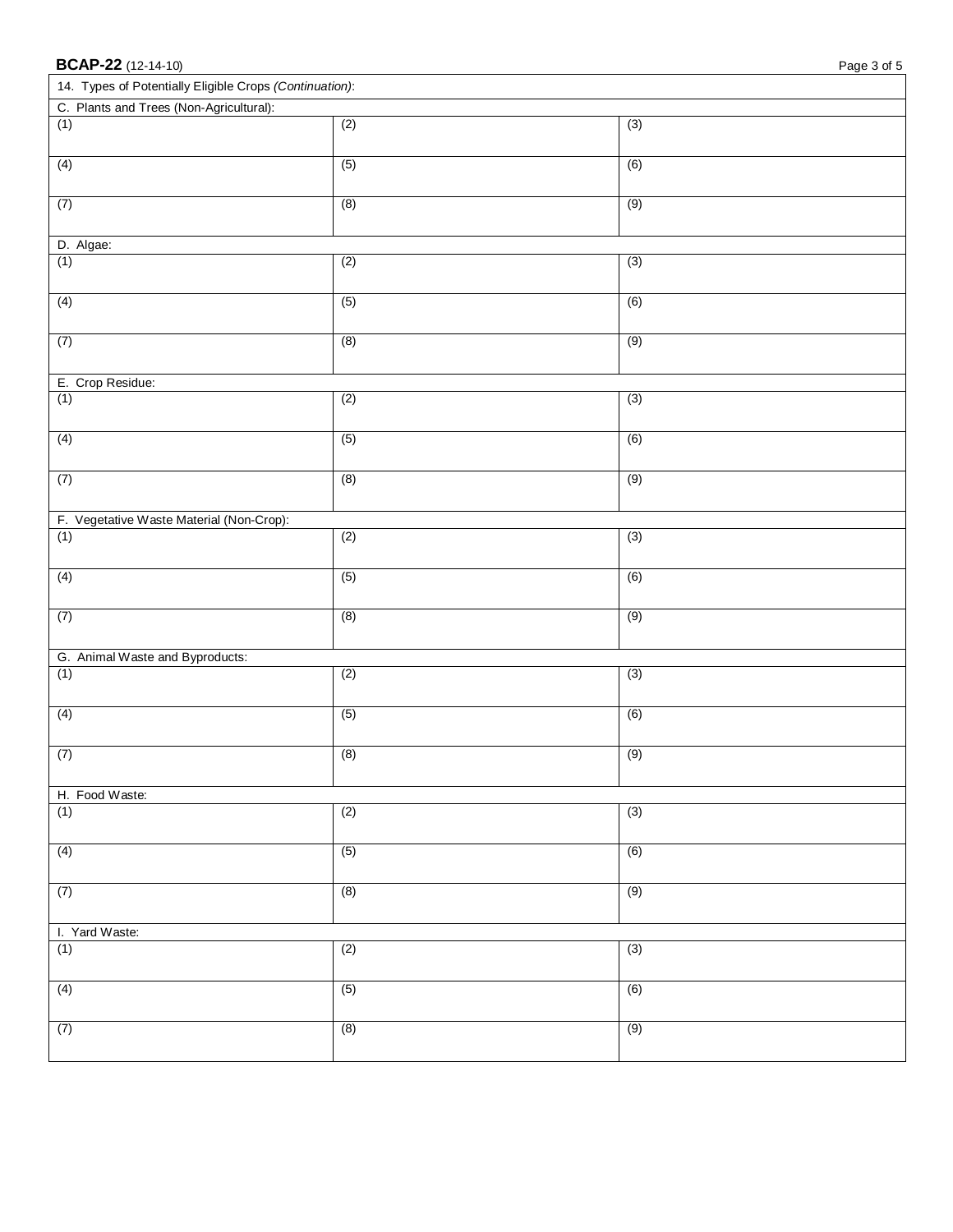| <b>BCAP-22</b> (12-14-10)                                                                                                                                                                                                                                                                                                                                                                           |                                          | Page 4 of 5                  |  |  |
|-----------------------------------------------------------------------------------------------------------------------------------------------------------------------------------------------------------------------------------------------------------------------------------------------------------------------------------------------------------------------------------------------------|------------------------------------------|------------------------------|--|--|
| 15. Have all the necessary permits been obtained for this facility? Please check one of the following.<br>If "NO", explain why.                                                                                                                                                                                                                                                                     |                                          | <b>YES</b><br><b>NO</b>      |  |  |
| Harvesting                                                                                                                                                                                                                                                                                                                                                                                          |                                          |                              |  |  |
| 16. When (timing/frequency) will the material be harvested?                                                                                                                                                                                                                                                                                                                                         |                                          |                              |  |  |
| PART E - PROTECTED RESOURCES TO BE CONSIDERED (Completed by FSA Offices)                                                                                                                                                                                                                                                                                                                            |                                          |                              |  |  |
| <b>Threatened and Endangered Species</b>                                                                                                                                                                                                                                                                                                                                                            |                                          |                              |  |  |
| 17. Are there threatened and/or endangered species or critical habitat within the proposed project area?                                                                                                                                                                                                                                                                                            |                                          | <b>YES</b><br>NO.            |  |  |
| <b>Cultural Resources</b>                                                                                                                                                                                                                                                                                                                                                                           |                                          |                              |  |  |
| 18. Will tree planting/harvesting be part of this proposed BCAP project area?                                                                                                                                                                                                                                                                                                                       |                                          | <b>YES</b><br>N <sub>O</sub> |  |  |
| Wetlands                                                                                                                                                                                                                                                                                                                                                                                            |                                          |                              |  |  |
| <b>YES</b><br>19. Are there known wetlands in or adjacent to the proposed BCAP project area?<br><b>NO</b>                                                                                                                                                                                                                                                                                           |                                          |                              |  |  |
| NOTE: If either Items 17, 18, or 19 are answered "YES", then appropriate agency consultation (U.S. Fish and Wildlife Service,<br>Section 106, U.S. Army Corps of Engineers) may be required during the site specific environmental evaluation.                                                                                                                                                      |                                          |                              |  |  |
| PART F - CERTIFICATION OF OVERVIEW INFORMATION                                                                                                                                                                                                                                                                                                                                                      |                                          |                              |  |  |
| I certify that I am authorized to represent the Project Sponsor listed in Item 2A.                                                                                                                                                                                                                                                                                                                  |                                          |                              |  |  |
| I certify that the information included is true and complete to the best of my knowledge and includes the most accurate<br>annual production estimates that can be made at this date and time.                                                                                                                                                                                                      |                                          |                              |  |  |
| I also acknowledge and understand that any false representations or fraudulent claims or misinformation contained on<br>this form will be subject to remedies under program authorities and may be in addition to any liability which may be<br>incurred under various criminal and civil fraud statutes, including, but not limited to those provided for by 18 U.S.C.<br>1001 and 15 U.S.C. 714m. |                                          |                              |  |  |
| My signature and endorsement are as follows:                                                                                                                                                                                                                                                                                                                                                        |                                          |                              |  |  |
| 20A. Print Name Representative                                                                                                                                                                                                                                                                                                                                                                      | 20B. Title                               |                              |  |  |
| 20C. Signature                                                                                                                                                                                                                                                                                                                                                                                      |                                          | 20D. Date                    |  |  |
|                                                                                                                                                                                                                                                                                                                                                                                                     |                                          |                              |  |  |
| PART H - PRIMARY CONTACT<br>21A. Name                                                                                                                                                                                                                                                                                                                                                               | 21B. Street Address (Including Zip Code) |                              |  |  |
|                                                                                                                                                                                                                                                                                                                                                                                                     |                                          |                              |  |  |
| 21C. Telephone Number (Including Area Code)                                                                                                                                                                                                                                                                                                                                                         | 21D. Email Address                       |                              |  |  |
|                                                                                                                                                                                                                                                                                                                                                                                                     |                                          |                              |  |  |